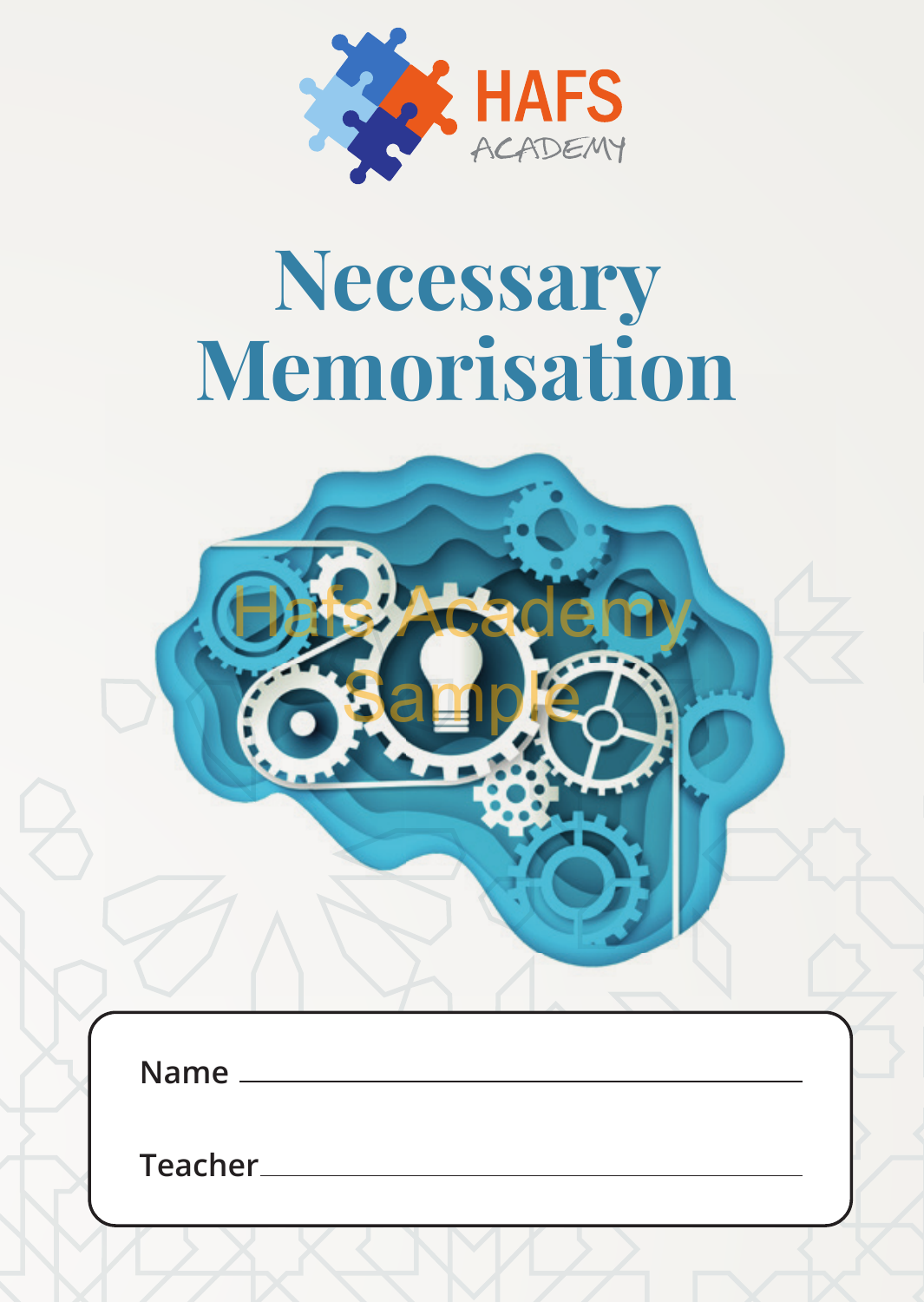#### **The Good Word** الطيبة الكلمة) al-kalimah at-tayyibah)

## لَإِلٰهَ إِلَّا اللَّهُ مُحَمَّدٌ رَّسُوْلُ اللَّهِ

*Laa ilaaha illal-Laahu Muhammadur-rasuul lul-Llaah*

"There is none worthy of worship but Allah and Muhammad is the messenger of Allah."

### Han**Estimony of Faith** الشهادة الكلمة) al-kalimah ash-shahaadah) أَشْهَدُ أَنْ لاَّ إِلٰهَ إِلاَّ اللّٰهُ وَأَشْهَدُ أَنَّ مُحَمَّدًا عَبْدُهُ وَرَسُوْلُهُ *Ashhadu al-laa ilaaha illal-Laahu wa ashhadu anna Muhammadan abduhuu wa rasuuluh* **Sample**

"I testify that there is none worthy of worship but Allah and I testify that Muhammad is his servant and messenger."



**2**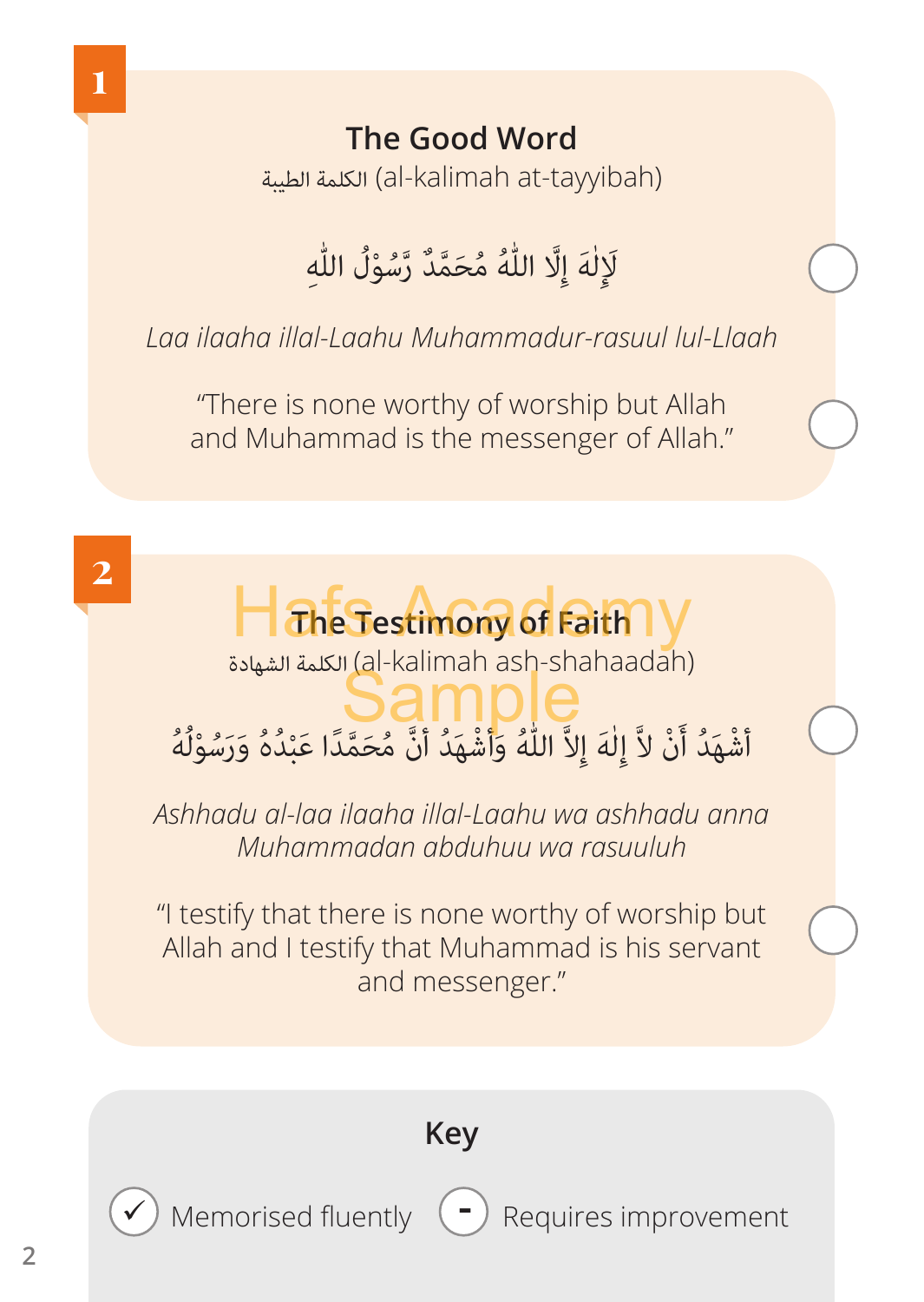#### **Faith in Brief**  املجمل اإلميان) al-iman al-mujmal)

## آمَنْتُ بِاللّٰهِ كَمَا هُوَ بِأَسْماَئِهِ وَصِفَاتِهِ وَقَبِلْتُ جَمِيْعَ اَحْكَامِه

*Aamantu bil-Laahi kamaa huwa bi asmaaihi wa sifaatihi wa qabiltu jamee'a ahkaamihi*

"I believe in Allah the way He is, with all His names and attributes, and I accept all of His commands."

### **4**

# **Hafs Academy** الإيمان المفصّل) (al-iman al-mufassal)<br>عصاف العرب العام العالم

آمَنْتُ بِاللَّهِ وَمَلائِكَتِهِ وَكُتُبِهِ وَرُسُلِهِ وَالْيَوْمِ الْآخِرِ وَالْقَدْرِ خَيْرِهِ وَشَرِّهِ مِنَ اللَّهِ تَعَالٰى وَالْبَعْثِ بَعْدَ الْمَوْت

*Aamantu bil-Laahi wa malaaikatihi wa kutubihi wa rusulihi wal-yawmil-aakhiri wal-qadri khairihi wa sharrihi minal-laahi ta'alaa wal-ba'thi ba'dal-mawt*

"I believe in Allah, His angels, His books, His messengers, the Last Day, in Destiny, that its good and bad is from Allah the Exalted, and in Resurrection after death."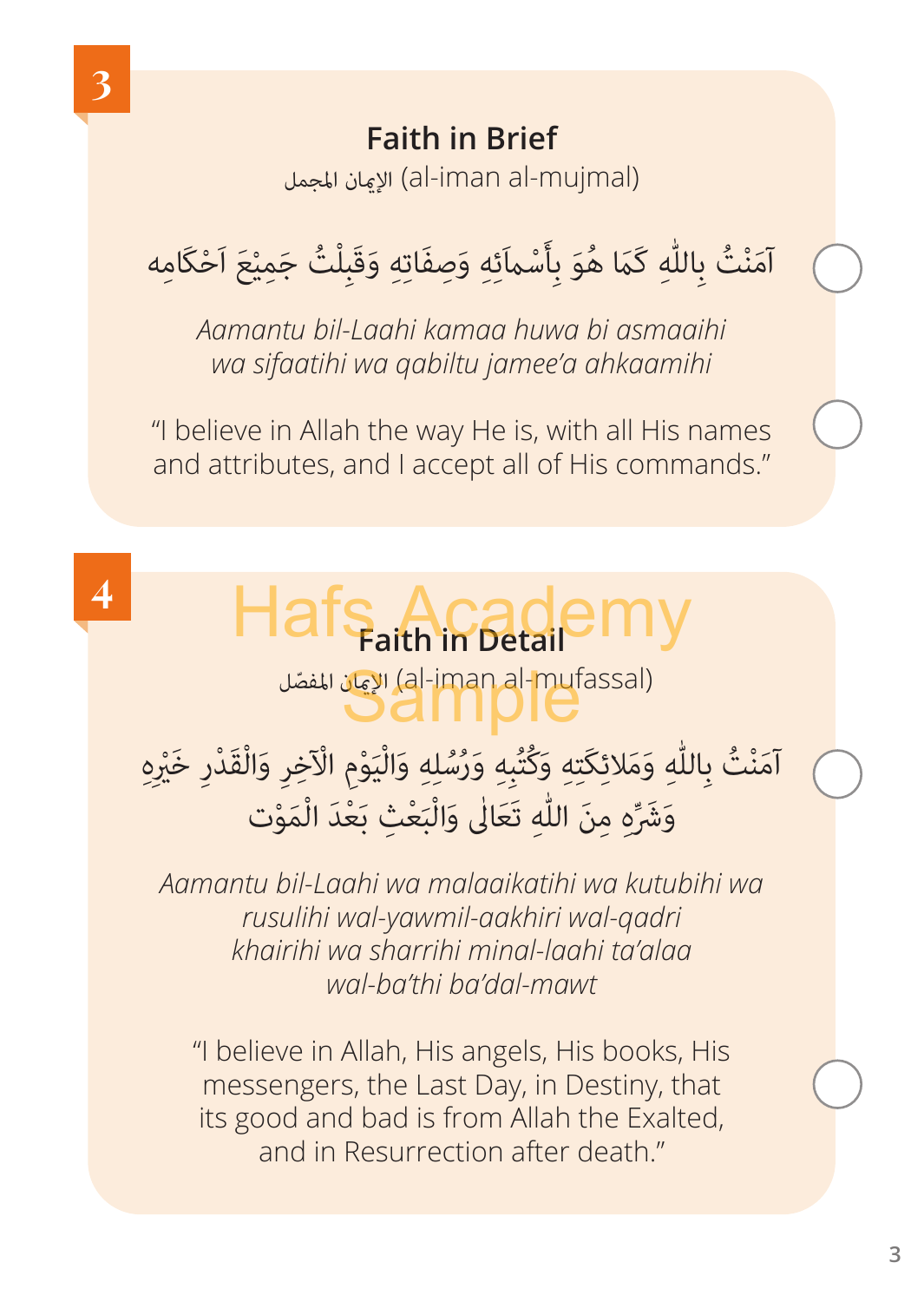#### **Important Terms**

املهمة املصطلحات) al-mustalahaat al-muhimmah)

- a. Takbiratut Tahrim **تكبيُرَة التحريم**<br>This is when you begin Salah by saying, 'Allahu Akbar'.
- b. Qiyam القيام This is the standing position of Salah.
- c. Qira'ah القراءة This is to recite Quran in Salah.
- d. Ruku' الركوع
- This is when you how down in Salah.<br>Qawman James Academy e. Qawmah القومة This is when you stand back up after Ruku.<br>Sajdah سجدة

COOOO

- f. Sajdah السجدة This is when you prostrate in Salah.
- g. Jalsah الجلسة This is when you sit between two sajdahs.
- h. Qa'dah القعدة This is the sitting postion of Salah.
- i. Fardh الفرض These actions must be performed. They are known as obligatory.
- j. Wajib الواجب

These actions are one level below fardh but they are still very important. They are known as necessary.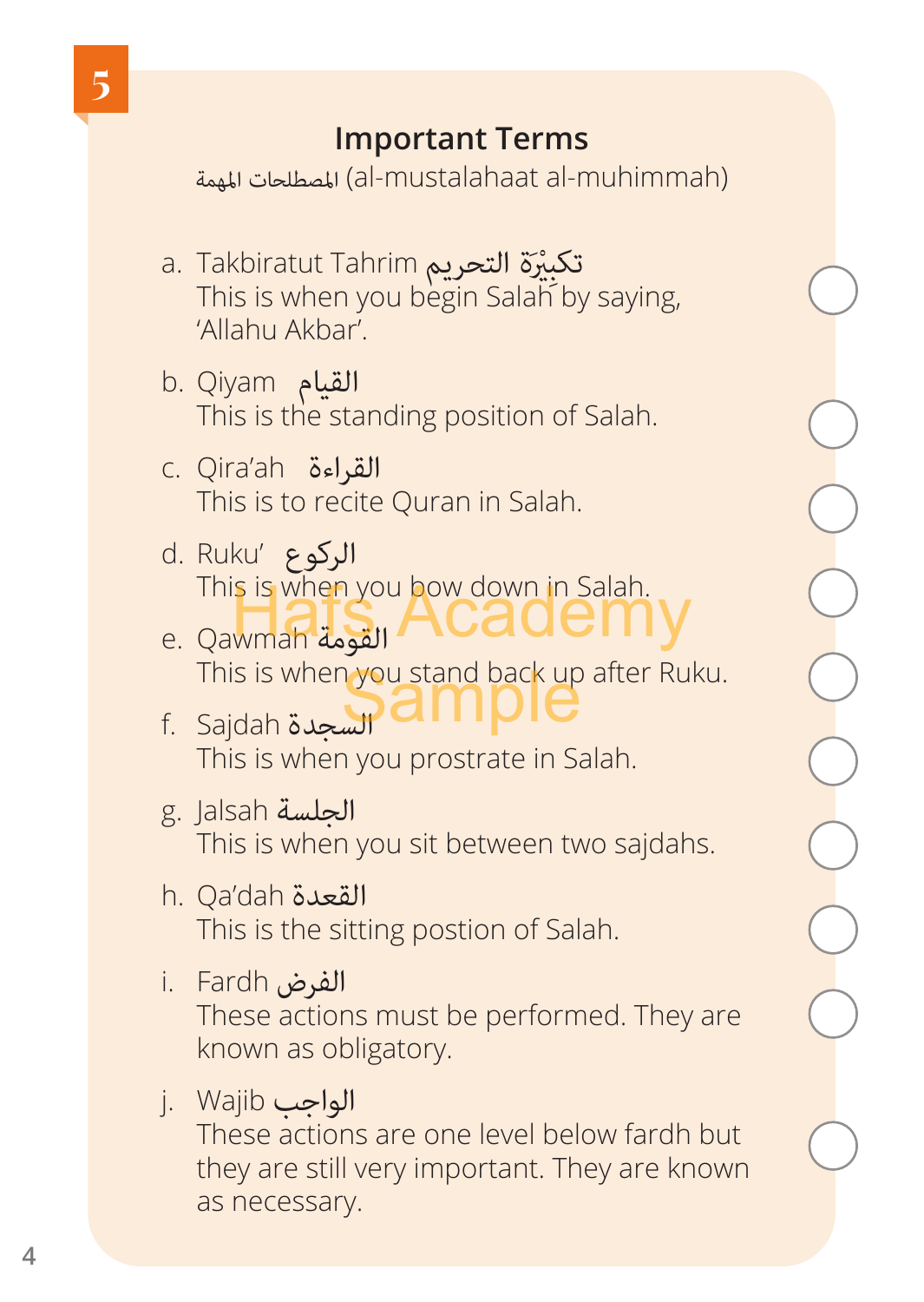#### **Important Terms**

املهمة املصطلحات) al-mustalahaat al-muhimmah)

- j. Sunnah السنة These actions bring reward as the Prophet (saw) used to perform them regularly.
- k. Nafl النفل These are extra good deeds.
- l. Mustahab املستحب These actions are preferable.
- m.Makruh املكروه
- These actions are disliked.<br>Halal **Bush Academy** n. Halal الحالل
- Anything that is permissible is called Halal<br>Haram **BIONDIC** o. Haram الحرام Anything impermissible is known as Haram.

#### **Proclamation of the greatness of Allah**

التكبري) at-takbeer)

### اَللّٰهُ أَكْبَرْ

*Allahu Akbar*

"Allah is the Greatest."

 $( ) - ( )$ 

 $\frac{1}{2}$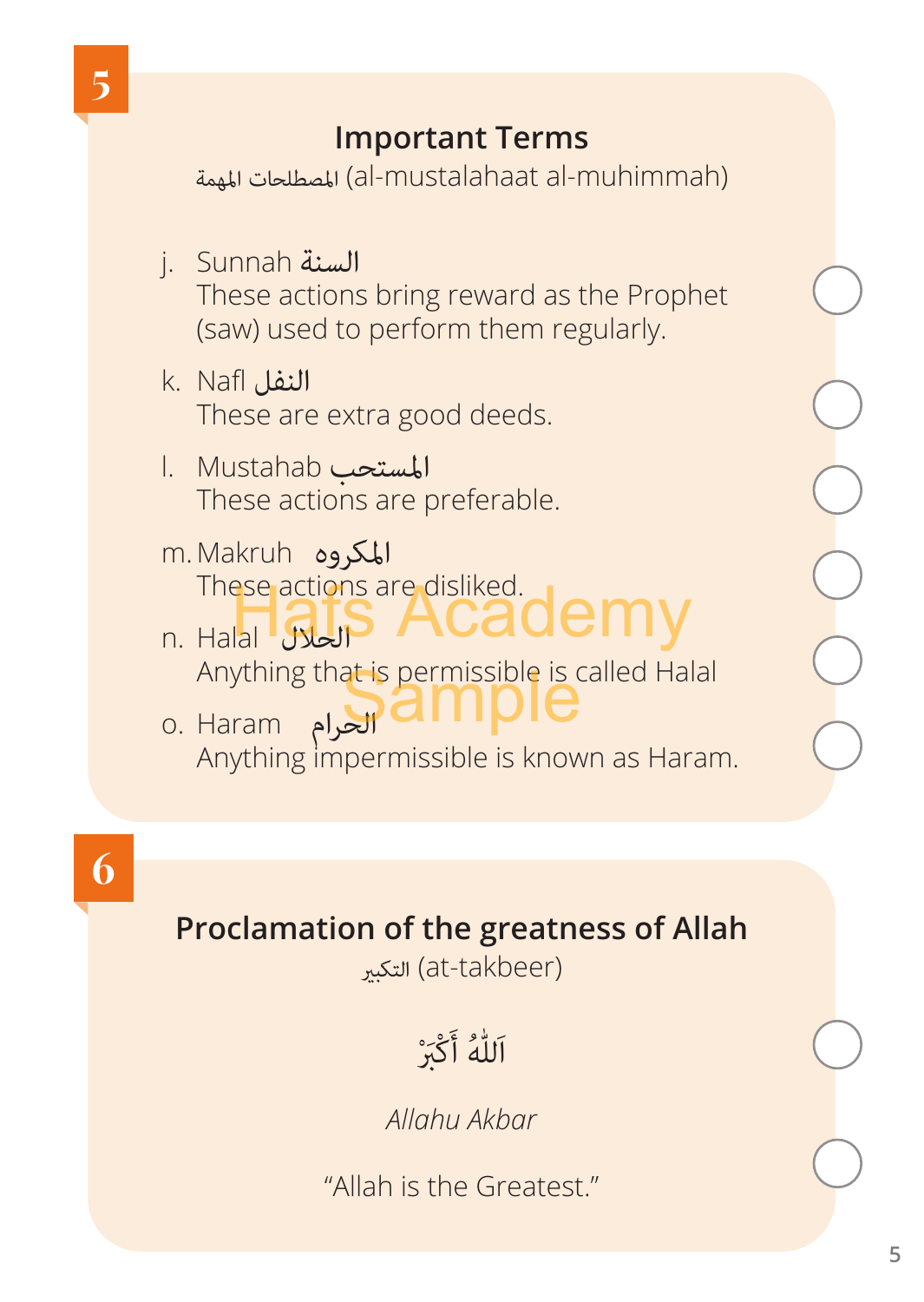#### **The Opening Supplication** الثناء*) ath-thanaa)*

سُبْحَانَكَ اللَّهُمَّ وَبِحَمْدِكَ وَتَبَارَكَ اسْمُكَ وَتَعَالٰى جَدَّكَ ولَا إِلٰهَ غَيْرُكَ

*Subhaanakal Laahumma wa bihamdika wa tabaarakas-muka wa ta'aala jadduka wa laa ilaaha ghairuka*

"You are perfect, O Allah, and I praise you. Blessed is Your name, exalted is Your majesty, Hand there's none worthy of y worship besides You."

## Sample

**8. Seeking refuge-** التعوذ*) at-Ta'awwuz)*

أَعُوْذُ بِاللَّهِ مِنَ الشَّيْطَانِ الرَّجِيْمِ

*A'oodhu bi-Llaahi minash Shaytaanir Rajeem*

"I seek refuge in Allah from the cursed Shaytan."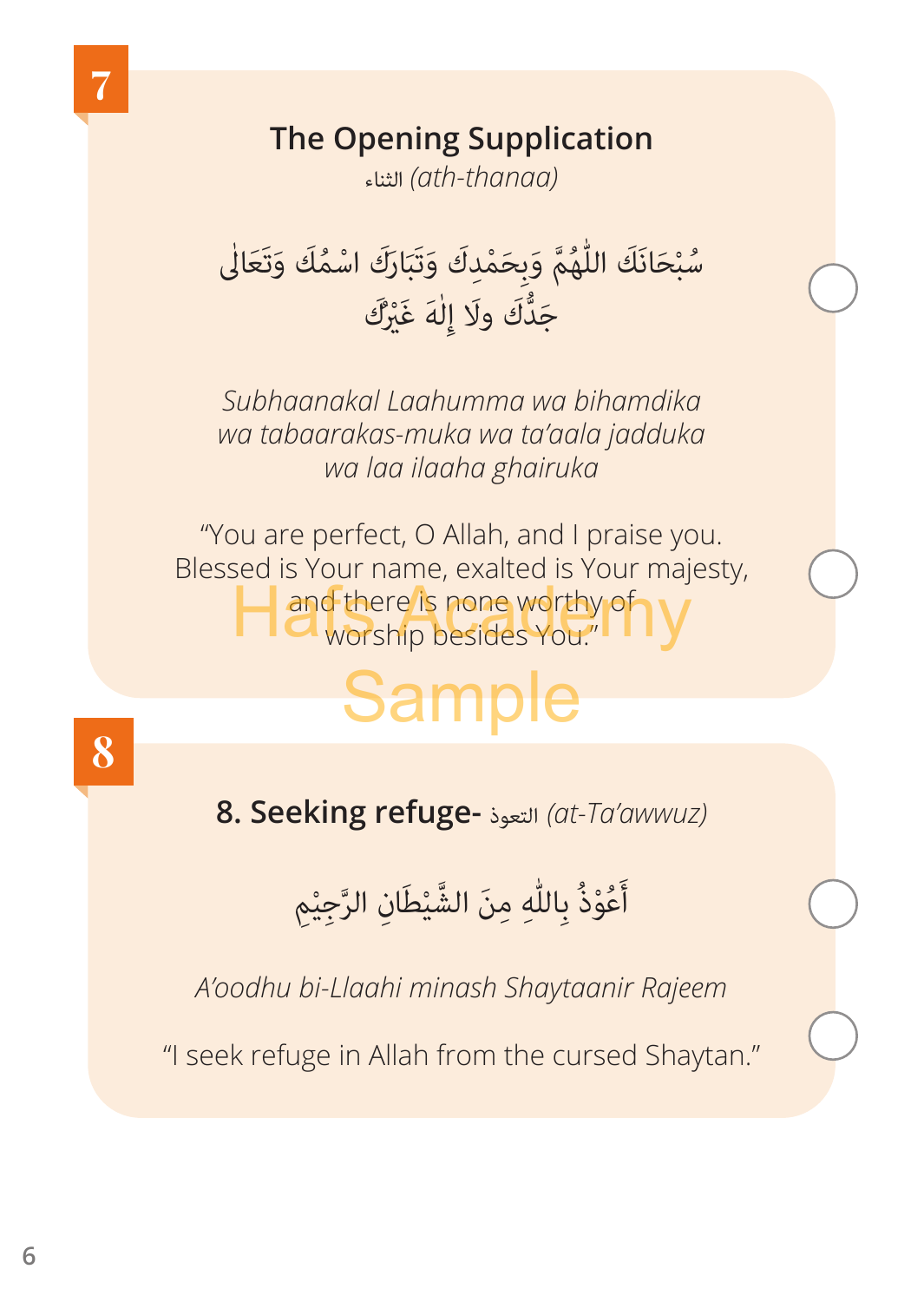**9. Bismillah** البسملة*) al-Basmalah)*

بِسْمِ اللَّهِ الرَّحْمٰنِ الرَّحِيْمِ

*Bismil-Laahir Rahmaanir Raheem*

"In the name of Allah, the Most Merciful, the Most Compassionate."

# Hafs Academy **Sample**

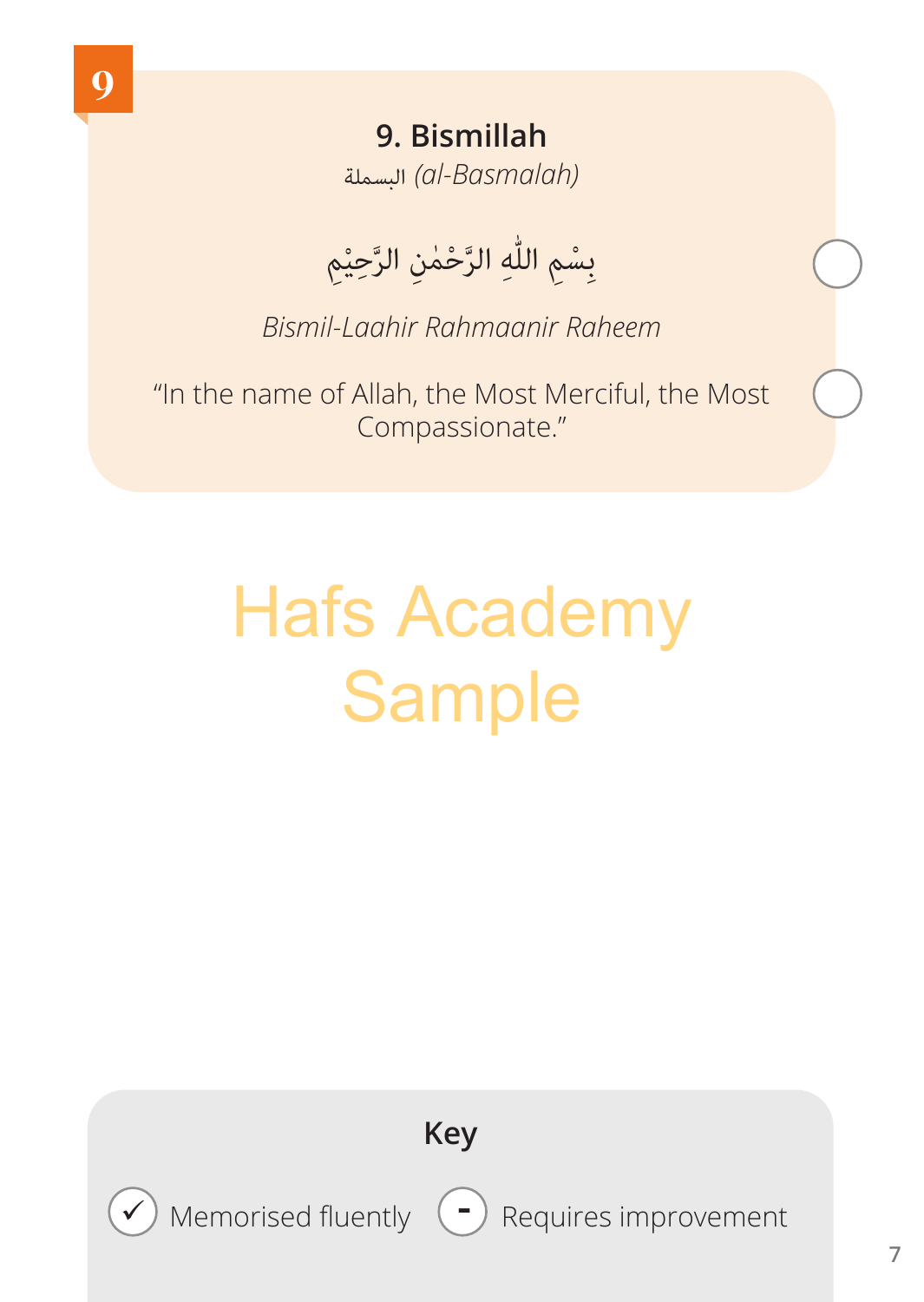#### **10. Surah Fatihah**

الفاتحة) al-Faatihah)

اَلْحَمْدُ لِلَّٰهِ رَبِّ الْعٰلَمِيْنَ<br>ا اَلرَّحْمٰنِ الرَّحِيْمِ<br>ا مٰلِكِ يَوْمِ الدِّيْنِ إِيَّاكَ نَعْبُدُ وَإِيَّاكَ نَسْتَعِيْنُ اِهْدِنَا اِلصِّرَاطِّ الْمُسْتَقِيْمَ صِرَاطَ الَّذِيْنَ أَنْعَمْتَ عَلَيْهِمْ غَيْرِ الْمَغْضُوْبِ عَلَيْهِمْ وَلَا الضَّآلَيْنَ<br>مَا أَحْسَنَ مَنْ الْمَعْلَمِينَ

**Hafs III** Rabbil Aalameen *Arrahmanir Raheem Maaliki yawmid Deen* Sample*Iyyaaka na'budu wa iyyaaka nasta'een Ihdinas siraatal mustaqeem Siraatal ladheena an'amta 'alayhim Ghayril maghdoobi 'alayhim walad dhaalleen*

"All praise belongs to Allah, Lord of the worlds The most merciful, the most compassionate Owner of the Day of Judgment It is only you we worship and it is only from you we seek help Guide us to the straight path The path of those whom you have guided Not of those who have earned your anger, nor of those who have gone astray."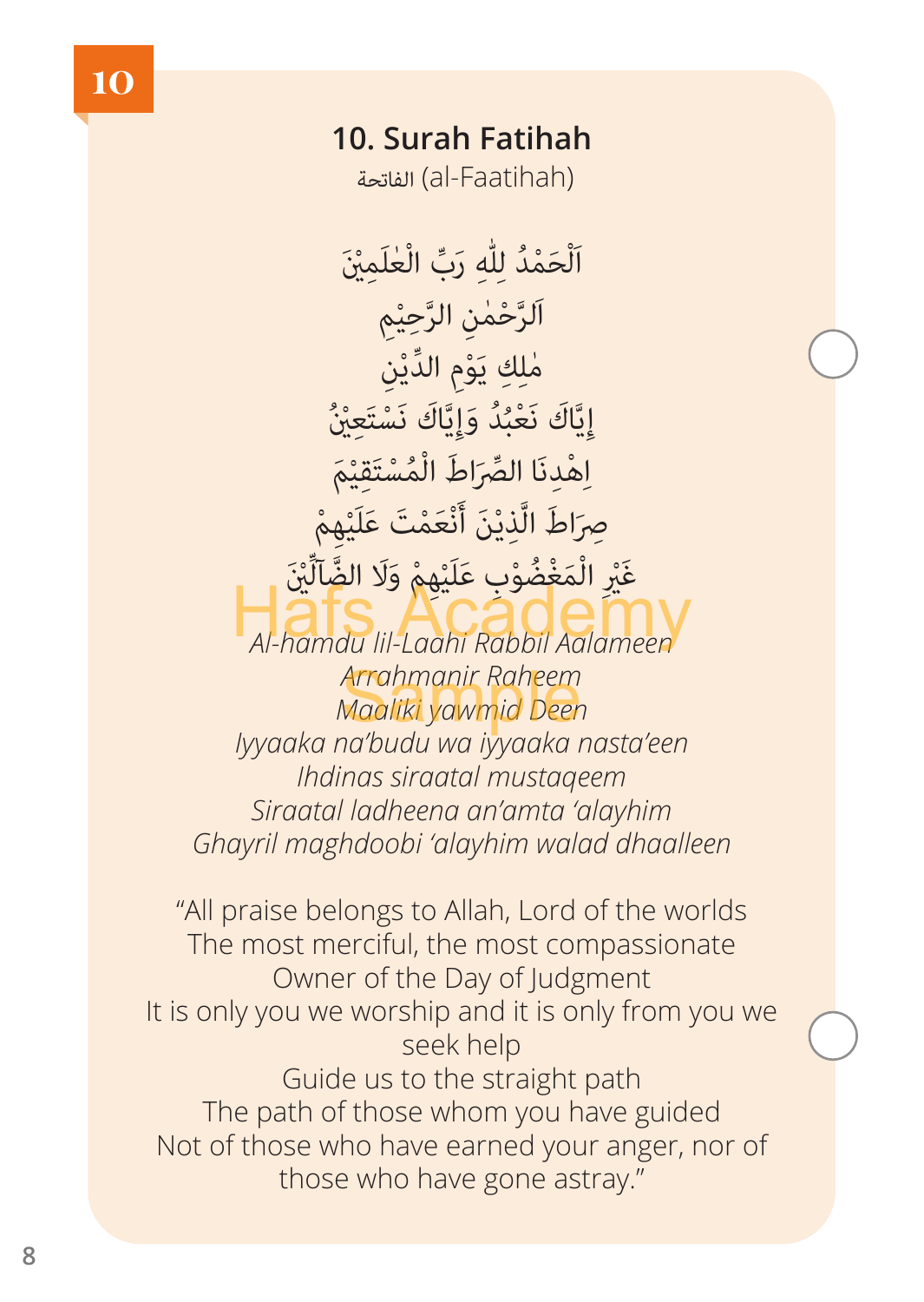

**Du'a of Ruku'** الركوع) ar-Rukoo')

سُبْحَانَ رَبِّيَ الْعَظِيْم Subhaana Rabbiyal 'Azeem "Glorified is my Lord, the Great."

**Du'a when standing up from ruku**  القومة) al-Qawmah) سَمِعَ اللَّهُ لِمَنْ حَمِدَهُ<br>مَرَبِّعَ *Sami'a Llahu liman hamidah* Sample"May Allah answer those who praise Him." **12** Hafs Academy

**13**

**Second Du'a when standing up from ruku** 

القومة) al-qawmah)

رَبَّنَا لَكَ الْحَمْدُ

Rabbanaa lakal hamd "Our Lord, to you belongs all praise."